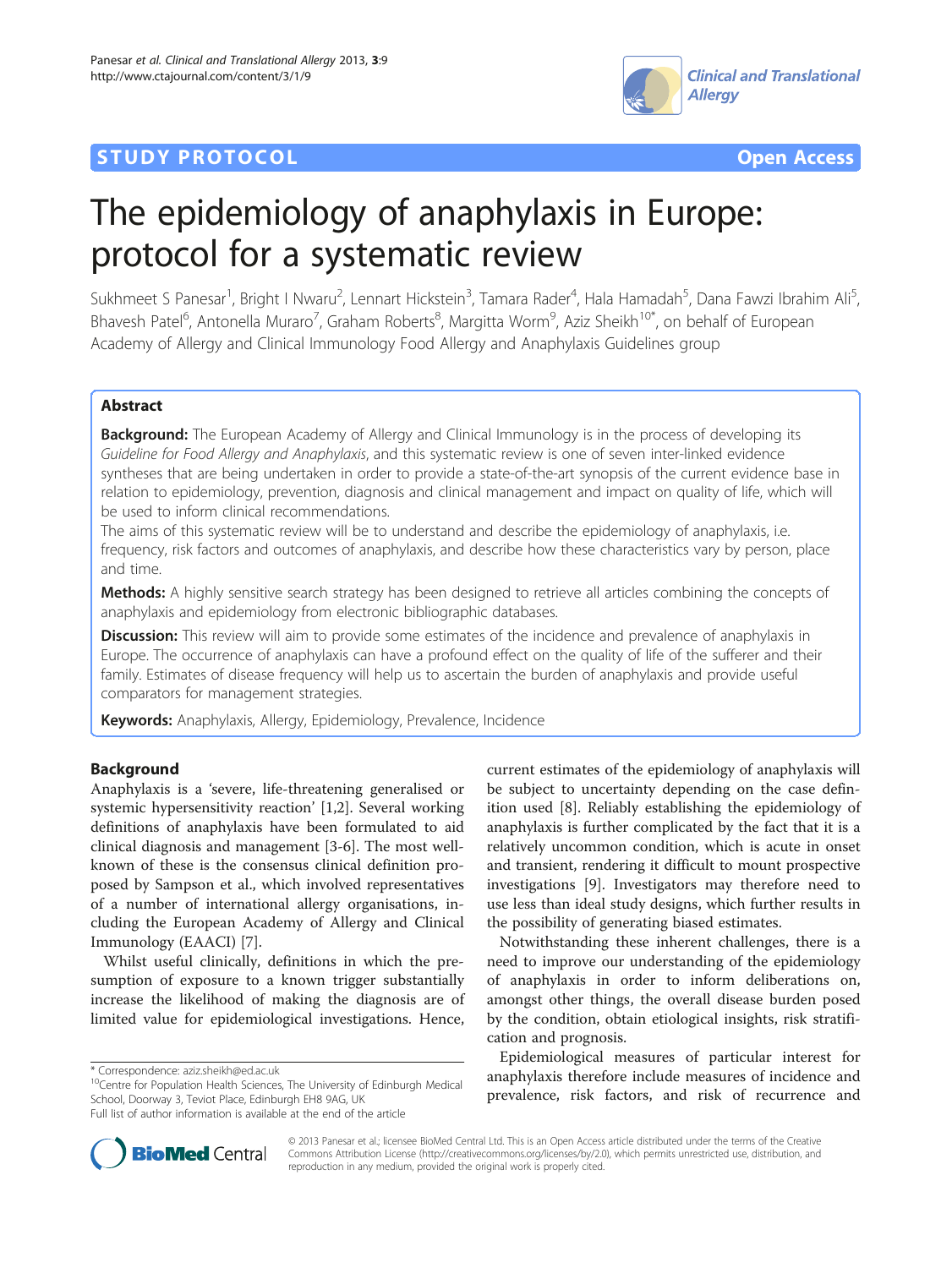death. The following epidemiological definitions proposed by Last, and adapted for anaphylaxis will be employed in this review: [[10](#page-4-0)].

#### Incidence

The number of new cases of anaphylaxis that occur during a given period in a defined population. Incidence will be studied as:

- *Incidence rate:* The number of new cases of anaphylaxis that occur during a defined period per unit person-time.
- *Cumulative incidence*: The number of new cases of anaphylaxis that occur during a given period per the population at risk.

#### Prevalence

The proportion of a defined population known to have experienced anaphylaxis. Care is required in defining the appropriate denominator. This epidemiological measure will be further divided into:

- *Point prevalence:* the proportion of the population that has experienced anaphylaxis at a specific time.
- *Period prevalence:* the proportion of the population that has experienced anaphylaxis during a given period.
- Lifetime prevalence: the proportion of the population that at some point in their life will have experienced anaphylaxis.

#### Case fatality rate

The proportion of cases of anaphylaxis that proves fatal (usually defined within a time period). This is also sometimes known as the case fatality ratio.

Other aspects of interest concern features of persons who experience anaphylaxis, temporal relationships, and the factors that lead to its development and recurrence.

The EAACI is in the process of developing the EAACI Guideline for Food Allergy and Anaphylaxis, and this systematic review is one of seven inter-linked evidence syntheses that are being undertaken in order to provide a state-of-the-art synopsis of the current evidence base in relation to epidemiology, prevention, diagnosis and clinical management and impact on quality of life, which will be used to inform clinical recommendations.

### Aims

The aims of this systematic review will be to:

- Understand and describe the epidemiology of anaphylaxis, i.e. frequency, risk factors and outcomes of anaphylaxis
- Describe how these characteristics vary by person, place and time.

# **Methods**

## Search strategy

A highly sensitive search strategy has been designed to retrieve all articles combining the concepts of anaphylaxis and epidemiology from electronic bibliographic databases. We have conceptualised the search to incorporate three elements, as shown in Figure [1:](#page-2-0) Conceptualisation of systematic review of the epidemiology of anaphylaxis.

To retrieve systematic reviews, we will use the systematic review filter developed at McMaster University Health Information Research Unit [\[11\]](#page-4-0). We have also adapted the search filter from York University Centre for Reviews and Dissemination [[12\]](#page-4-0) to retrieve incidence, prevalence and other characteristics describing the epidemiology of anaphylaxis. Similarly, we also applied the McMaster filter for prognosis studies [[13\]](#page-4-0).

The following databases will be searched:

- MEDLINE (OVID)
- Embase (OVID)
- CINAHL (Ebscohost)
- ISI Web of Science (Thomson Web of Knowledge).

The search strategy has been devised on OVID MEDLINE and then adapted for the other databases (see Additional file [1](#page-3-0)). In all cases the databases will be searched from 1 January 2000 to 30 September 2012, and will be limited to Europe based on the definition provided by the Organization for Economic Co-operation and Development (OECD) [\[14\]](#page-4-0). The countries covered by this restriction include Austria, Belgium, Czech Republic, Denmark, Estonia, Finland, France, Germany, Greece, Hungary, Iceland, Ireland, Italy, Luxembourg, the Netherlands, Norway, Poland, Portugal, Slovak Republic, Slovenia, Spain, Sweden, Switzerland, Turkey and the United Kingdom. All references will be imported into an EndNote Library and tagged with the name of the database. Searches will be limited to literature from 2000 onwards; because we want to understand and describe the contemporary epidemiology of anaphylaxis.

Additional references will be located through searching the references cited by the identified studies, and unpublished work and research in progress will be identified through discussion with experts in the field. We will invite experts who are active in the field from a range of disciplines and geography to comment on our search strategy, and the list of included studies.

There will be no language restrictions and, where possible, all literature will be translated.

#### Inclusion criteria for study design

- Systematic reviews +/-meta-analyses
- Cohort studies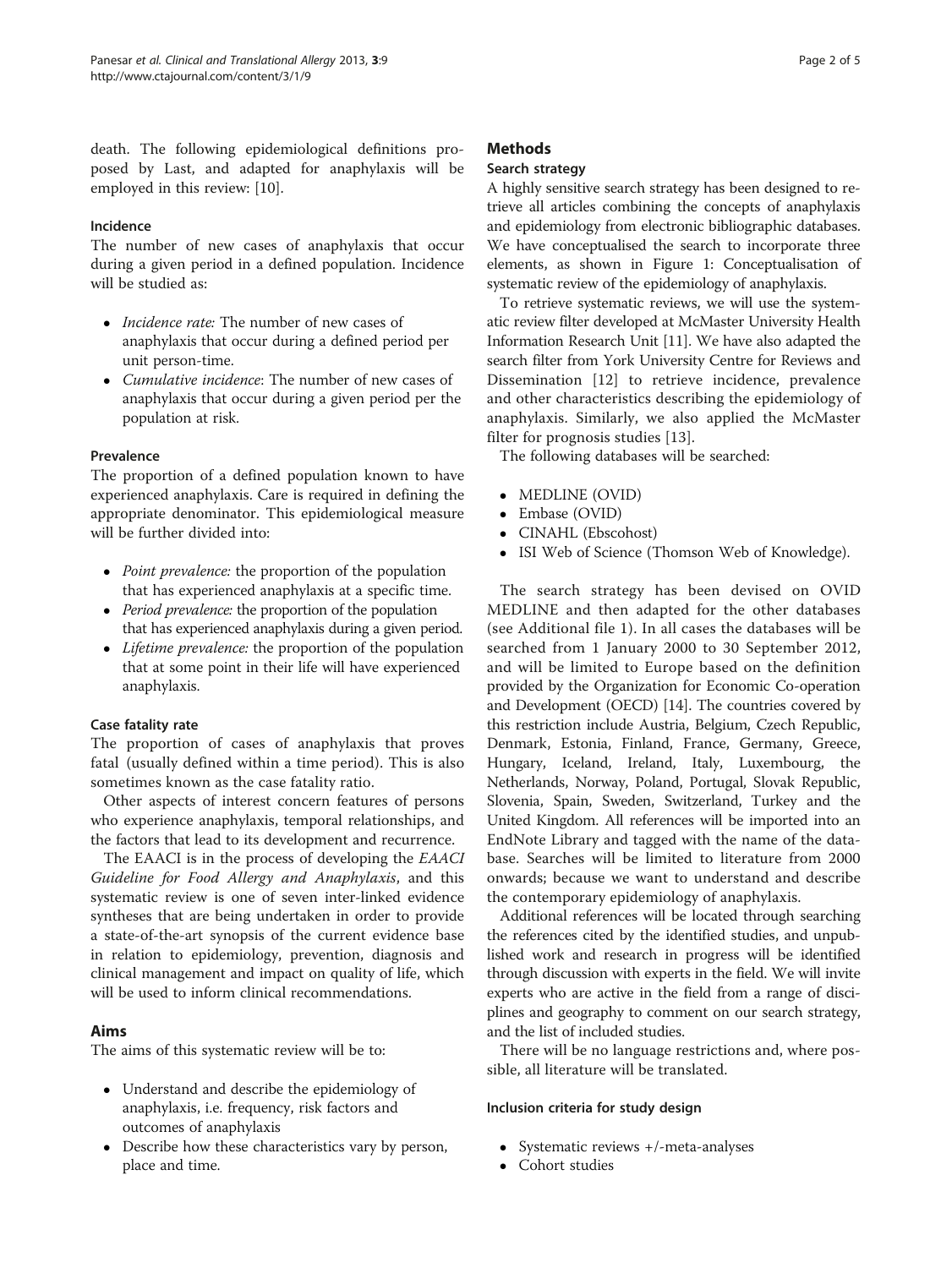<span id="page-2-0"></span>

- Cross-sectional studies
- Case-control studies
- Routine healthcare studies

These study designs were chosen to ensure that the highest levels of evidence were pooled based on the aims of this review [[15\]](#page-4-0).

#### Exclusion criteria for study design

- Reviews, discussion papers, non-research letters and editorials
- Case studies and case series
- Animal studies

#### Study selection

The titles of the retrieved articles will be checked independently by two reviewers according to the above selection criteria and categorised as: included, not included and unsure. For those papers in the unsure category we will retrieve the abstract and re-categorise as above after further discussion on them. Any discrepancies will be resolved by consensus and if necessary a third reviewer will be consulted to arbitrate. Full text copies of potentially relevant studies will be obtained and their eligibility for inclusion independently assessed by two reviewers. Studies that do not fulfil all of the inclusion criteria will be excluded.

#### Risk of bias assessment strategy

Risk of bias assessments will be independently carried out on each study by two reviewers using the relevant version of the Critical Appraisal Skills Programme

(CASP) quality assessment tool for systematic reviews [[16\]](#page-4-0), cohort studies [\[17](#page-4-0)] and case-control studies [\[18](#page-4-0)], which involves an assessment of both internal and external validity [[19](#page-4-0)]. Similarly, we will use the Effective Public Health Practice Project Quality Assessment Tool (EPHPP) for assessing other forms of quantitative studies such as cohort analyses, cross-sectional studies and routine healthcare studies [[20\]](#page-4-0). An overall grading and grading for the various components of each study (e.g. the appropriateness of the study design for the research question, the risk of selection bias, exposure measurement, and outcome assessment) will be given to each study. Any discrepancies will be resolved by discussion or, if agreement could not be reached, by arbitration by a third reviewer.

#### Analysis, data synthesis and reporting

Data will be independently extracted onto a customised data extraction sheet by two reviewers, and any discrepancies will be resolved by discussion or, if agreement could not be reached, by arbitration by a third reviewer.

A descriptive summary with data tables will be produced to summarise the literature. If clinically and statistically appropriate, meta-analysis using either fixed-effector random-effects modeling will be undertaken using methods suggested by Agresti and Coul [[21](#page-4-0)]. A narrative synthesis of the data will also be undertaken.

This review has been registered with the International Prospective Register of Systematic Reviews (PROSPERO) and has registration number CRD42013003702 allocated to it. The Preferred Reporting Items for Systematic Reviews and Meta-Analyses (PRISMA) checklist will be used to guide the reporting of the systematic review [[22](#page-4-0)].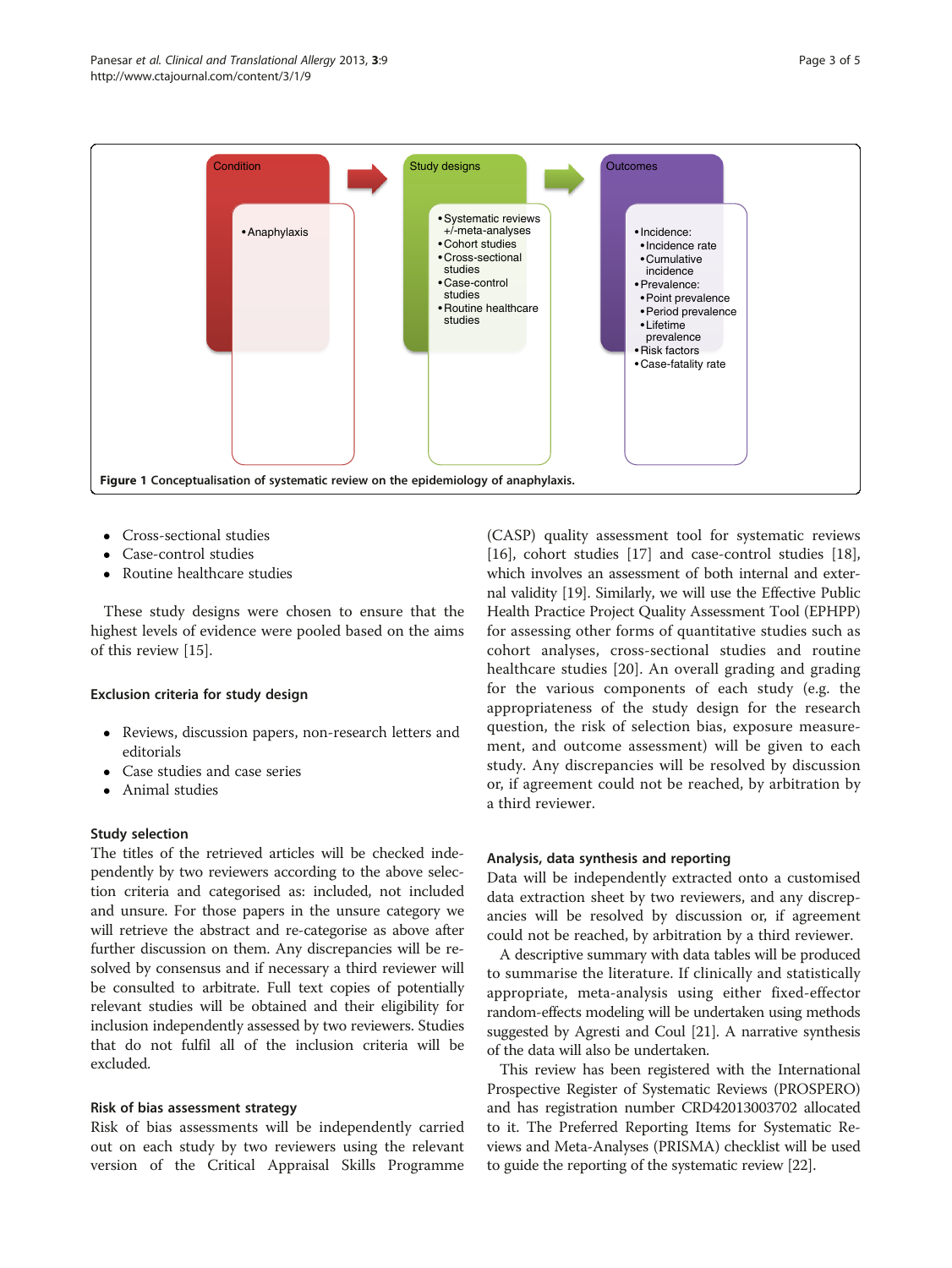#### <span id="page-3-0"></span>Discussion

The occurrence of anaphylaxis can have a profound effect on the quality of life of the sufferer and their family. The risk of recurrence may be high and some attacks prove fatal, sometimes despite immediate, on-site treatment with epinephrine. Successfully identifying those at greatest risk of an initial attack, and a recurrence, could reduce morbidity, but this has proved difficult in practice using demographic and clinical markers. Secondary analyses of routine sources of data have proved helpful in describing the epidemiology of anaphylaxis though the estimates generated would be considered more reliable if the data could be validated and linked across primary and secondary care sectors. Such validation work needs to be prioritized. This review will aid in providing some estimates of the frequency of anaphylaxis in Europe. At present, the best epidemiological estimates appear to come from North-West Europe, but more information is needed from Southern and Eastern Europe.

#### Additional file

[Additional file 1:](http://www.biomedcentral.com/content/supplementary/2045-7022-3-9-S1.docx) Search strategies.

#### Abbreviations

EAACI: European academy of allergy and clinical immunology; EPHPP: Effective public health practice project quality assessment tool; OECD: Organization for economic co-operation and development; CASP: Critical appraisal skills programme; PROSPERO: Prospective register of systematic reviews; PRISMA: Preferred reporting items for systematic reviews and meta-analyses.

#### Competing interests

The authors declare that there are no competing interests, financial or otherwise.

#### Authors' contributions

SSP, BN, LH, TR, HH, DF-IA and BP conceptualised and designed the protocol and drafted earlier versions of the document in their capacity as methodologists. AM, GR and MW contributed to further refinements of the protocol and revised it critically for important intellectual content in their capacity as guideline leads. AS led on the development of concepts used in this protocol and revised it critically for important intellectual content in his capacity as the methodology lead. All authors approved the final version to be published.

#### Acknowledgements

Anaphylaxis Taskforce Group Members: Abdelouahab Bellou (Medical School, University of Rennes 1, Chu de Rennes, 2 rue Henry Le Guilloux, Rennes 35000, France; Abdelouahab.BELLOU@chu-rennes.fr) Maria Beatrice Bilò (Azienda Ospedaliero-Universitaria, Ospedali Riuniti, Ancona, Italy; [b.](mailto:b.bilo@ospedaliriuniti.marche.it) [bilo@ospedaliriuniti.marche.it\)](mailto:b.bilo@ospedaliriuniti.marche.it), Knut Brockow (University Hospital of Munich Bavariaring 19 80336 Munich, Germany; knut.brockow@lrz.tu-muenchen.de), Victòria Cardona (S. Al · lergologia, S. Medicina Interna, Hospital Vall d'Hebron Ps. Vall d'Hebron 119-129, 08035 Barcelona, Spain; vcardona@comb.cat), Tony Dubois (Department of Paediatrics, Division of Paediatric Pulmonology and Paediatric Allergy, University Medical Centre Groningen, University of Groningen, PO Box 30.001, 9700 RB Groningen, The Netherlands; [a.e.j.](mailto:a.e.j.dubois@umcg.nl) [dubois@umcg.nl\)](mailto:a.e.j.dubois@umcg.nl), Audrey Dunn Galvin (University College Cork, College Rad, Ireland; A.DunnGalvin@ucc.ie), Philippe Eigenmann (University Hospital Geneva 6, Rue Willy-Donze CH-1211 Geneva 14, Switzerland; [Philippe.](mailto:Philippe.Eigenmann@hcuge.ch) [Eigenmann@hcuge.ch](mailto:Philippe.Eigenmann@hcuge.ch)), Laurie Harada (Anaphylaxis Canada, 2005 Sheppard Avenue East, Suite 800, Toronto, Ontario, M2J 5BD, Canada;

lharada@anaphylaxis.ca), Gideon Lack (Department of Pediatric Allergy, Division of Asthma, Allergy & Lung Biology, King's College London, MRC & Asthma UK Centre in Allergic Mechanisms of Asthma, London, UK; [gideon.](mailto:gideon.lack@kcl.ac.uk) [lack@kcl.ac.uk\)](mailto:gideon.lack@kcl.ac.uk), Bodo Niggemann (Charité University Charitestraße 1, 10117 Berlin, Germany; Bodo.Niggemann@charite.de), Alexandra Santos (Department of Pediatric Allergy, Division of Asthma, Allergy & Lung Biology, King's College London, MRC & Asthma UK Centre in Allergic Mechanisms of Asthma, London, UK; alexandrafigueirasantos@gmail.com), Frans Timmermans (European Anaphylaxis Taskforce - Nederlands Anafylaxis Netwerk, Dordrecht, The Netherlands; f.timmermans@anafylaxis.nl), BerberVlieg–Boerstra (Emma Children's Hospital, Pediatric Respiratory Medicine and Allergy, Academic Medical Center, University of Amsterdam, The Netherlands b.j.vlieg-boerstra@amc.uva.nl), Thomas Werfel (Hanover Medical School, Carl-Neuberg; -Straße 1 30625 Hanover, Germany; [werfel.](mailto:werfel.thomas@mh-hannover.de) [thomas@mh-hannover.de](mailto:werfel.thomas@mh-hannover.de)), Quiza Zolkipli (z.zolkipli@soton.ac.uk) for all their useful suggestions.

#### Author details

<sup>1</sup>University of Edinburgh, Teviot Place, Edinburgh EH8 9AG, UK. <sup>2</sup>University of Tampere, Kalevantie 4, Tampere FI-33014, Finland. <sup>3</sup>Ludwig-Maximilian-University, Leopoldstr. 3 /018a 80802, Munich, Germany. <sup>4</sup>University of Ottawa, 75 Laurier Avenue East, Ottawa, ON K1N 6N5, Canada. <sup>5</sup>St. George's University, Cranmer Terrace, London SW17 0RE, UK. <sup>6</sup>Open University, Walton Hall, Milton Keynes, Buckingahmshire MK7 6AA, UK. <sup>7</sup>Padua General University Hospital, Via Giustiniani 3, Padua 35128, Italy. <sup>8</sup>Faculty of Medicine, University of Southampton, Southampton SO171BJ, UK. <sup>9</sup>Charité University Charitestraße 1, Berlin 10117, Germany. 10Centre for Population Health Sciences, The University of Edinburgh Medical School, Doorway 3, Teviot Place, Edinburgh EH8 9AG, UK.

#### Received: 17 February 2013 Accepted: 23 March 2013 Published: 28 March 2013

#### References

- 1. Johansson SGO, Bieber T, Dahl R, Friedmann PS, Lanier B, Lockey RF, Motala C, Ortega Martell JA, Platts-Mills TA, Ring J, Thien F, Van Cauwenberge P, Williams HC: A revised nomenclature for allergy for global use: report of the nomenclature review committee of world allergy organization. J Allergy Clin Immunol 2004, 113:832–836.
- 2. Muraro A, Roberts G, Clark A, Eigenmann PA, Halken S, Lack G, Moneret-Vautrin A, Niggemann B, Rancé F: EAACI task force on anaphylaxis in children. The management of anaphylaxis in childhood: position paper of the European academy of allergology and clinical immunology. Allergy 2007, 62(8):857–871.
- 3. American Academy of Pediatrics: Committee on school health. Guidelines for urgent care in school. Pediatrics 1990, 86:999–1000.
- 4. International Collaborative Study of Severe Anaphylaxis: An epidemiologic study of severe anaphylactic and anaphylactoid reactions among hospital patients: methods and overall risks. Epidemiology 1998, 9:141–146.
- 5. Australasian Society of Clinical Immunology and Allergy Inc (ASCIA): Guidelines for EpiPen prescription. ASCIA Anaphylaxis Working Party. 2004. Available online at [http://www.allergy.org.au/anaphylaxis/](http://www.allergy.org.au/anaphylaxis/epipen_guidelines.htm) [epipen\\_guidelines.htm](http://www.allergy.org.au/anaphylaxis/epipen_guidelines.htm) Last accessed on 20th September 2012.
- Joint Task Force on Practice Parameters; American Academy of Allergy, Asthma and Immunology; American College of Allergy, Asthma and Immunology; and Joint Council of Allergy, Asthma, and Immunology: The diagnosis and management of anaphylaxis: an updated practice parameter. J Allergy Clin Immunol 2005, 115(3 suppl):S483–S523.
- 7. Sampson HA, Muñoz-Furlong A, Campbell RL, Adkinson NF, Bock A, Branum A, Brown SG, Camargo CA Jr, Cydulka R, Galli SJ, Gidudu J, Gruchalla RS, Harlor AD Jr, Hepner DL, Lewis LM, Lieberman PL, Metcalfe DD, O'Connor R, Muraro A, Rudman A, Schmitt C, Scherrer D, Simons FE, Thomas S, Wood JP, Decker WW: Second symposium on the definition and management of anaphylaxis: summary report-second national institute of allergy and infectious disease/food allergy and anaphylaxis network symposium. J Allergy Clin Immunol 2006, 117:391–397.
- 8. Lieberman P, Camargo CA, Bohlke K, Jick H, Miller RL, Sheikh A, Simons FE: Epidemiology of anaphylaxis: findings of the American college of allergy, asthma and immunology epidemiology of anaphylaxis working group. Ann Allergy Asthma Immunol 2006, 97:596–602.